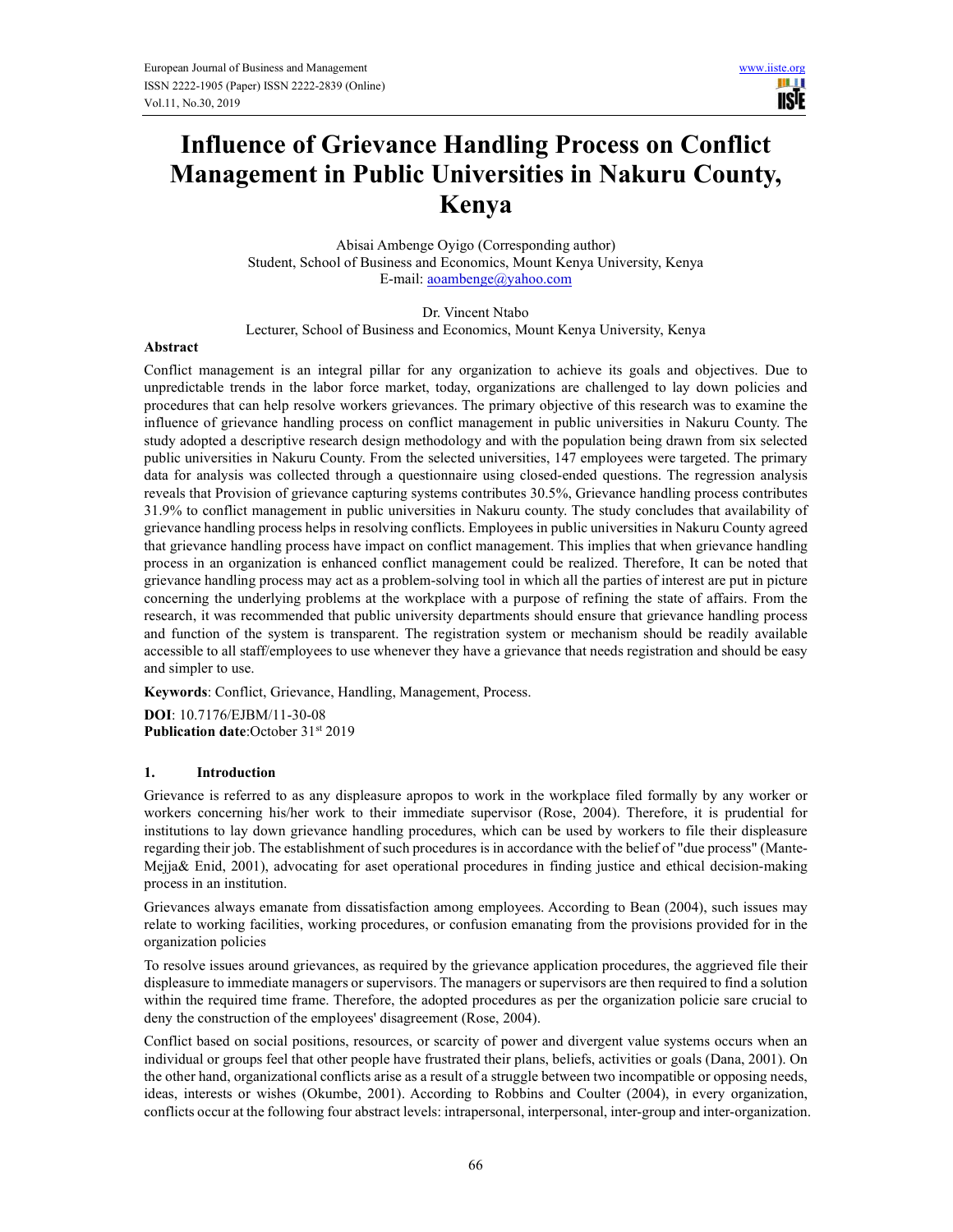Dealing with conflicts in an organization is much linked to the context of conflicts within family, neighborhood, an organization or a country, and how people negotiate during conflict management relates to their personal traits as much as the circumstances surrounding the issue. In 2004, Thomas in his research identified the following five means, which North-Americans use towards conflict negotiation. These include accommodation, avoidance, collaboration, competition, and compromise. Depending on the issue at hand, these methods are used singly or in collaboration depending on persons' personality, skill, knowledge and philosophy. Therefore, organizations or groups may choose to take different negotiation paths to resolve a conflict depending on their history, culture, resources and power. Recently, the Kenyan education has been expanding at a very high rate. This expansion can only be understood within the precepts and continuous demand for education at all levels. From increasing number of admissions to the universities, there is a clear indicator that public universities in Kenya are still on the rise. Thus, this poses a major challenge the education systems and development of human resource. From (MoE, 2014)1998 to 2013, there was an increase in the number of conflicts in public universities in Kenya. The number is estimated to have increased from 22 (0.9%) to 300 (7.5%). Additionally, in 2009, different public universities were involved in institutional conflicts. This involved demonstrations and unprotected strikes by all staff or sections of the employees. While in 2016, primary schools also joined the skirmishes of institutional conflicts.

In 2009 alone, Kenyatta University was closed down for one academic year due to student unrest. Other incidences have been noted where university staff have been on strike one after another. The strikes have taken long to resolve which has been a disservice to the Government, students and parents. Despite these challenges, little information is available on the role of grievance handling procedures on the current scenario in public universities in Kenya. And if so, are the staff conversant with the provisions of the same?

## **1.1 Statement of the Problem**

From the background of the study, it is apparent that there exists a continued institutional conflict in organizations of higher learning. Specifically, the researcher used public universities in Kenya to explore this knowledge gap by investigating the persistent institutional conflict being experienced in public educational institutions. Besides, the study is geared towards determining the resultant effect of ineffective grievance handling mechanism, which inhibits improved measures of organizational knowledge, increased ability to capture customer value, which affect institutional reputation or survival. Moreover, most educational organizational conflicts are either reported or witnessed today. However, it is not yet clear to what extent or whether grievance capturing system, grievance handling process and grievance handling teams are responsible for the current scenario in public universities. This study investigated the influence of these variables on the management of conflicts in public Universities in Nakuru County. The present study sought to answer the question; How does the grievance handling influence conflict management in Public Universities in Nakuru County?

# **1.2 Objective of the Study**

i. To examine the influence of grievance handling process on conflict management in public universities in Nakuru county.

# **2. Literature Review**

## *2.1 Conceptual Framework*



*Figure 1: Conceptual Framework* 

## **3. Research Design**

Descriptive research design was preferred in this study because it helped the researcher to achieve general overview of the subject matter under study. According to Kothari (2004), descriptive research design is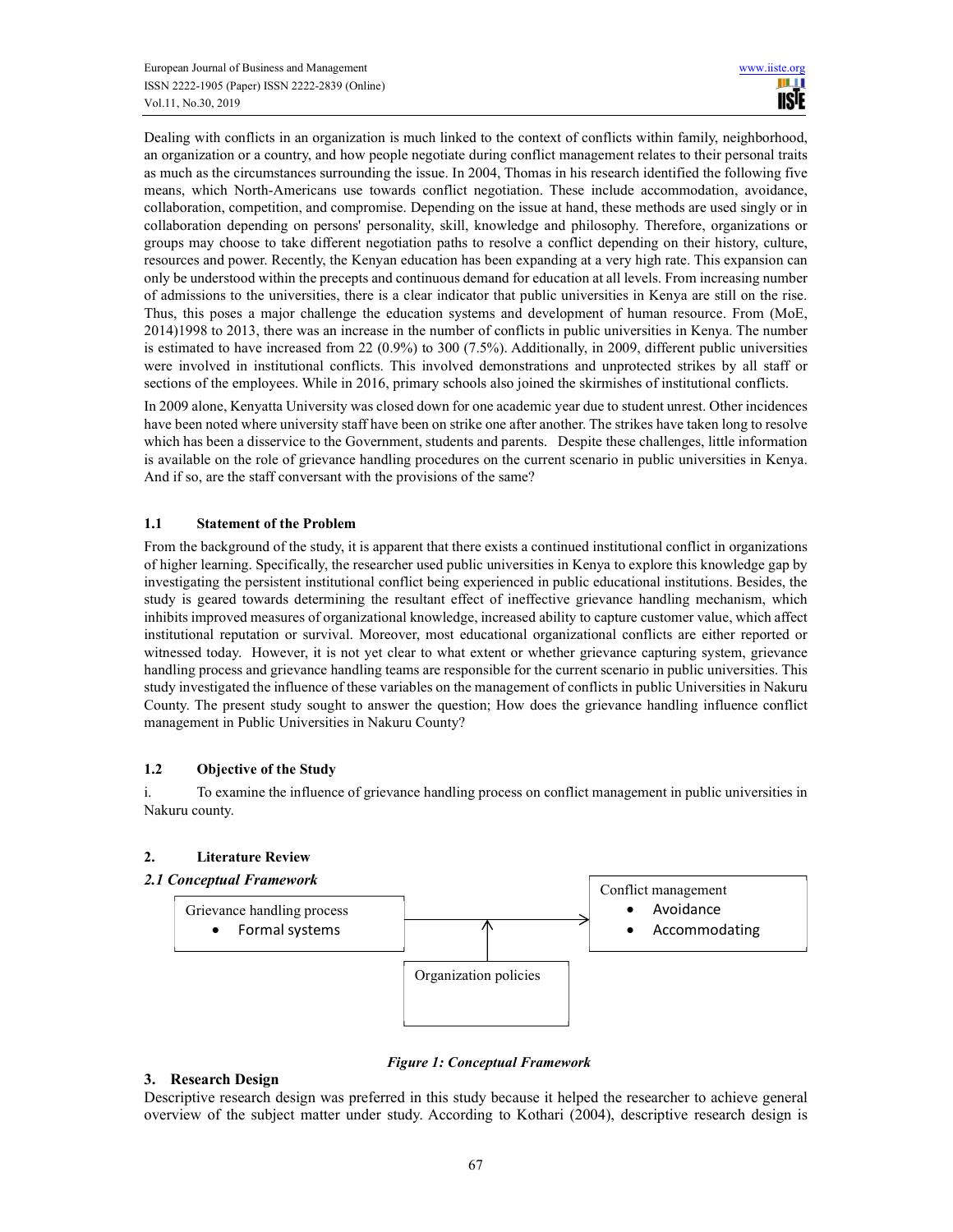defined as a survey and facts finding.

## **3.1 Target Population**

Population to which a researcher draws sample size for purposes of study in research was the target population, (Mugenda andMugenda, 2003). The study was conducted in Kenya with a focus on selected public universities in Nakuru County, Kenya. For this study, 6 public universities in Nakuru County were selected (Editor, 2016). Since this number was small, a census study was carried out.

# **3.2 Sampling Design and Technique**

Six public universities in Nakuru County were selected in the study. The respondents were categorized into teaching and non-teaching staff. The researcher used stratified random sampling method in this study because itgave a good representation of the population. This sampling method ensured that targeted groups in a population have equal chance in selection in the sample,(Mugenda and Mugenda, 2003). The criterion for stratification was based on categorization of respondents into two strata which will comprise of teaching and non-teaching.

## **3.3 Sample Size**

Since the target population was minimal, the study used census method to come with the sample size. A sample size of ten to forty percentages was considered sufficient for a study according to (mugenda and mugenda, 2011). The sample size was as tabulated below in Table 1.

| <b>Table 1: Sample Size</b> |  |
|-----------------------------|--|
|-----------------------------|--|

| University                     | Non-Teaching | Teaching | Total | Percantage |
|--------------------------------|--------------|----------|-------|------------|
| Egerton University-town campus | 44           | 23       |       | 45.55      |
| Kenyatta University            |              |          |       |            |
| JKUAT                          | 26           |          |       | 22.45      |
| University of Nairobi          |              |          |       | 3.4        |
| Laikipia University            |              |          |       | 8.84       |
| Moi University                 |              |          |       | 4.76       |
| <b>Total</b>                   | 07           | 50       |       | 100        |

# **3.4 Instruments and Procedures of Data Collection**

Semi-structured questionnaires were ideal. Mathers, Fox, and Hunn (1998) assert that semi-structured questionnaires as efficient, effective and reliable source of data collection instruments that allow respondents to give opinion in regard to the research questions.

## **4. Results**

## **4.1 Grievance Handling Process and Conflict Management**

The researcher wanted to explore Grievance Handling Process and conflict management in Public universities in Nakuru County. The findings were analyzed and presented as presented in the Table 2

## **Table 2: Grievance Handling Teams**

| <b>Grievance Handling Teams</b>                                                     | SА    | A       | D        | <b>SD</b> |
|-------------------------------------------------------------------------------------|-------|---------|----------|-----------|
| Grievance handling teams influences conflict resolution.                            | 88%   | 10%     | 2%       | $0\%$     |
| The organization has adequate number of grievance handling members.                 |       | 45.1%   | 8.8%     | $8.0\%$   |
| The grievance handling teams have the required skills and experience in conflict    |       | 36.1%   | $2.0\%$  | $1.4\%$   |
| management.                                                                         |       |         |          |           |
| The grievance handling teams have been empowered by the organization to handle      |       | 57.2%   | 2%       | $0\%$     |
| employee grievances.                                                                |       |         |          |           |
| The grievance handling teams encourages employees participation                     |       | 24.5%   | $3.4\%$  | $0\%$     |
| The handling process is effective in managing conflict in the university.           |       | 63.3%   | $12.2\%$ | 6.8%      |
| Grievance handling process is made known to all employees.                          |       | $9.5\%$ | $6.1\%$  | $0\%$     |
| Grievance handling procedure significantly improves the quality of decision making. |       | 43.5%   | $2.1\%$  | $0\%$     |
| Grievance handling process places senior management at the apex of appeal procedure |       | 66.0%   | $3.4\%$  | $0\%$     |
| which serves to confirm and support the existing power structure.                   |       |         |          |           |
| The grievance handling process is straight forward with fewer complications.        | 40.8% | 37.4%   | 21.8%    | $0\%$     |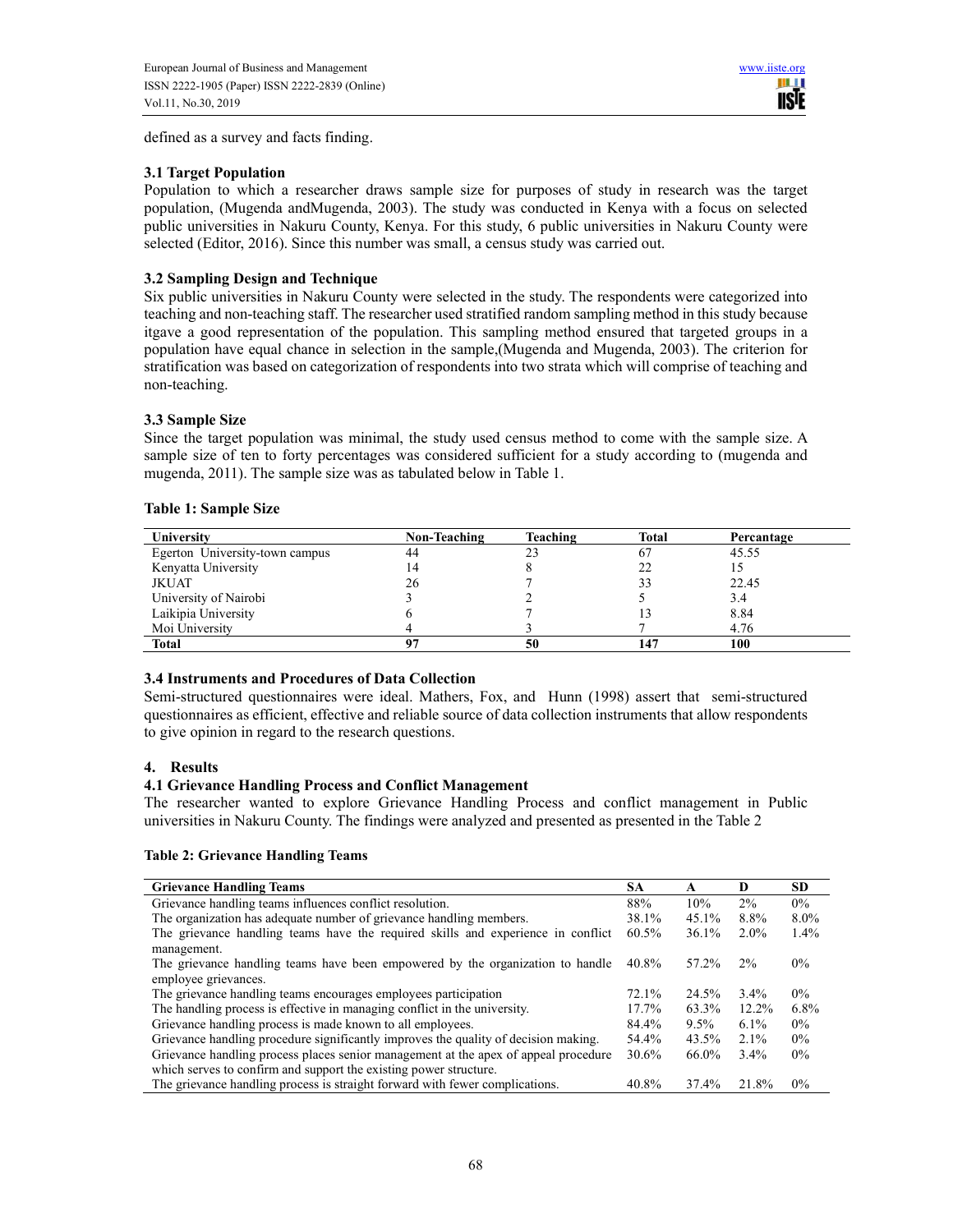Grievance handling teams influences conflict resolution. This was supported by 98% of the respondents with only 2% claiming they do not agree that grievance handling teams influences conflict resolution as a way of conflict management in public universities in Nakuru County. 83.2% of the respondents said that the organization has adequate number of grievance handling members, while 16.8% of the respondents did not acknowledge that the organization has adequate number of grievance handling members. 93.6% of the respondents in this study were confident that grievance handling teams have the required skills and experience in conflict management while only 6.4% of the respondents did not show confidence in the Grievance handling teams in the public universities in Nakuru County.

 The grievance handling teams have been empowered by the organization to handle employee grievances. This was supported by 97.8% of the respondents who took part in this study. In every organization, managers play critical roles in decision-making process. Thus, if they have good traits, they can help stare the organization to great heights by ensuring all employees grievances are taken care of (Blake et. al, 2008). 96.6% of the respondents were confident that grievance handling teams encourages employees' participation in conflict management in public universities in Nakuru County. Thomas and Kilmann (1975) labeled this style as collaborating approach. Collaborating mode denotes the ability of a manager to work with his or her employee to find a solution that is agreeable and fully satisfies the concerns of both parties. Grievance handling process is effective in managing conflict in the university. This was supported by 81% of the respondents who took part in this study. From the analysis, 19% of the participants in this research are not convinced that grievance handling process is effective in managing conflict in the university.The study further revealed that grievance handling process is made known to all employees in public universities in Nakuru County. The analysis indicated that 93.9% of the participants are aware ofgrievance handling process in public universities in Nakuru County while only 6.1% of the employees are not convinced that grievance handling process is made known to all employees in public universities in Nakuru County. With a good structured grievance procedure, union officials or individual employees can challenge the management of an organization over a myriad of issues ranging from wages and working employee-working environment (Lewin, 2008).

 The study revealed that grievance handling procedure significantly improves the quality of decision making; places senior management at the apex of appeal procedure which serves to confirm and support the existing power structure and is straight forward with fewer complications.

| Table 3: The influence of Grievance Handling Process on Conflict Management |                       |                   |                     |          |      |  |  |  |
|-----------------------------------------------------------------------------|-----------------------|-------------------|---------------------|----------|------|--|--|--|
| Model                                                                       | <b>Unstandardized</b> |                   | <b>Standardized</b> |          | Sig. |  |  |  |
| <b>Coefficients</b>                                                         |                       |                   | Coefficients        |          |      |  |  |  |
|                                                                             | В                     | <b>Std. Error</b> | <b>Beta</b>         |          |      |  |  |  |
| (Constant)                                                                  | $-1.282$              | .275              |                     | $-4.664$ | .000 |  |  |  |
| Grievance handling process                                                  | .319                  | .175              | .130                | 1.826    | .072 |  |  |  |
|                                                                             |                       |                   |                     |          |      |  |  |  |

## **4.2Regression Analysis**

# **4.2.1The influence of Grievance Handling Process on Conflict Management**

*a. Dependent Variable: Conflict Management* 

The regression analysis reveals that Grievance handling process contributes 31.9% to conflict management in public universities in Nakuru county. Therefore, this study confirms that there is a positive association between grievance handling process and conflict management.

## **5. Conclusion**

The research findings indicated that, availability of grievance handling process helps in resolving conflicts. Employees in public universities in Nakuru County alluded that grievance handling process have impact on conflict management. This implies that when grievance handling process in an organization is enhanced conflict management could be realized. Therefore, It can be noted that grievance handling process may act as a problem-solving tool in which all the parties of interest are put in picture concerning the underlying problems at the workplace with a purpose of refining the state of affairs.

## **6. Recommendations**

The public university departments should ensure that grievance handling process and function of the system is transparent. The registration system or mechanism should be readily available accessible to all